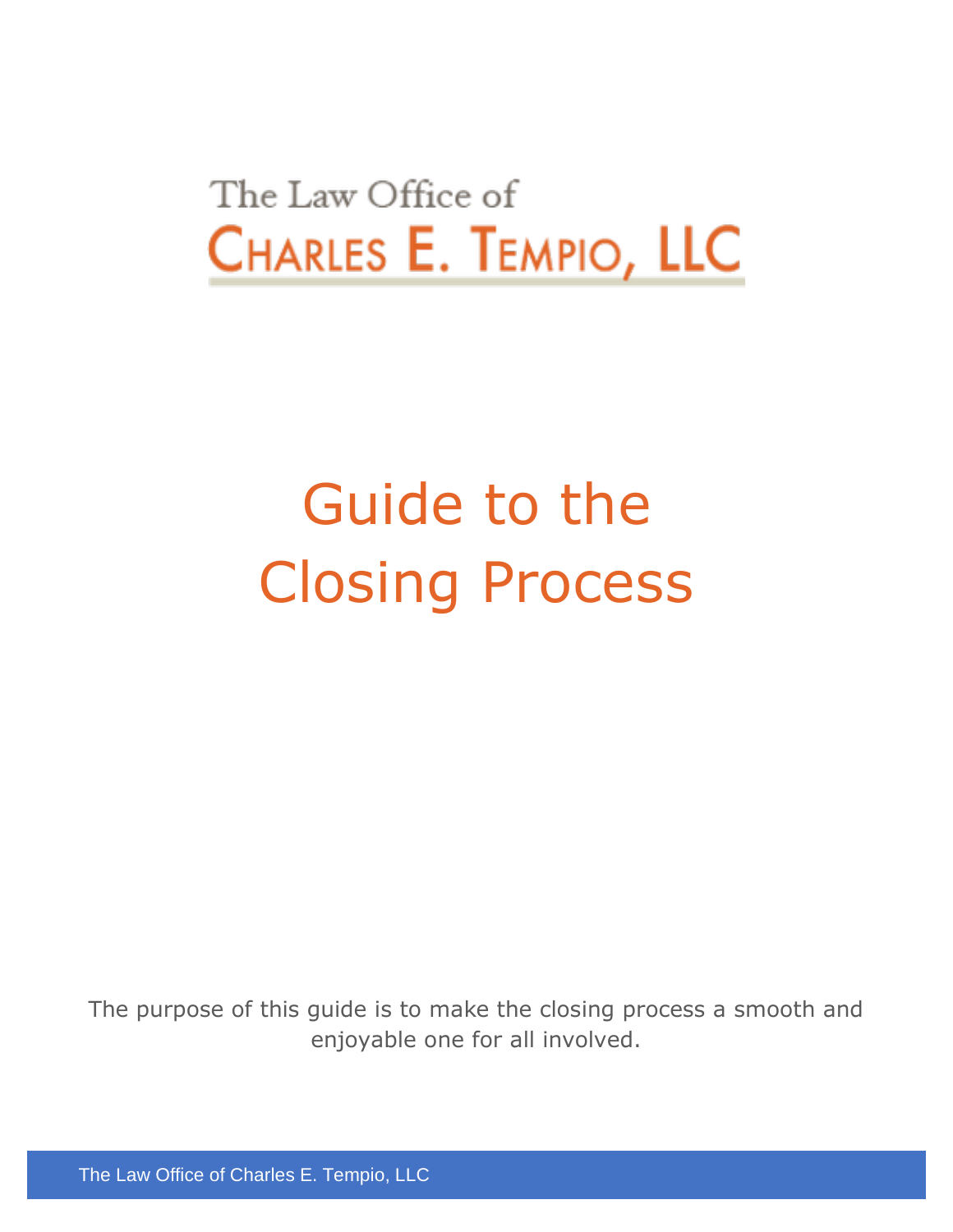#### HELPFUL HINTS FOR A SMOOTH CLOSING:

#### **Buyers and Sellers:**

❖ **TWO** forms of identification are required at closing. Your driver's license as well as one more form. The second form of identification may be anything including a credit card, military identification card, membership club card, weapon license, etc.

#### **Buyers:**

- ❖ Please email my office the proof of insurance and payment of the required insurance at least 24 hours prior to closing
- ❖ Please show up 10 minutes early to closing so that we may copy your driver's license and obtain any additional items for closing

#### **Sellers:**

❖ Please return the Seller's information sheet AND Seller's Authorization Form included in this package (both pages) as soon as possible in order to avoid possible delays.

#### **Buyer's and Seller's Agent**:

- ❖ Please forward any Commission Statements at least one week prior to closing.
- ❖ Please arrange for the buyer to get the keys and access codes.
- ❖ Both Agents please schedule a walk-through at least 24 hours prior to closing.
- ❖ Seller's Agent: please provide my office with the C/O and Smoke Certificate if needed, at least 7 days prior.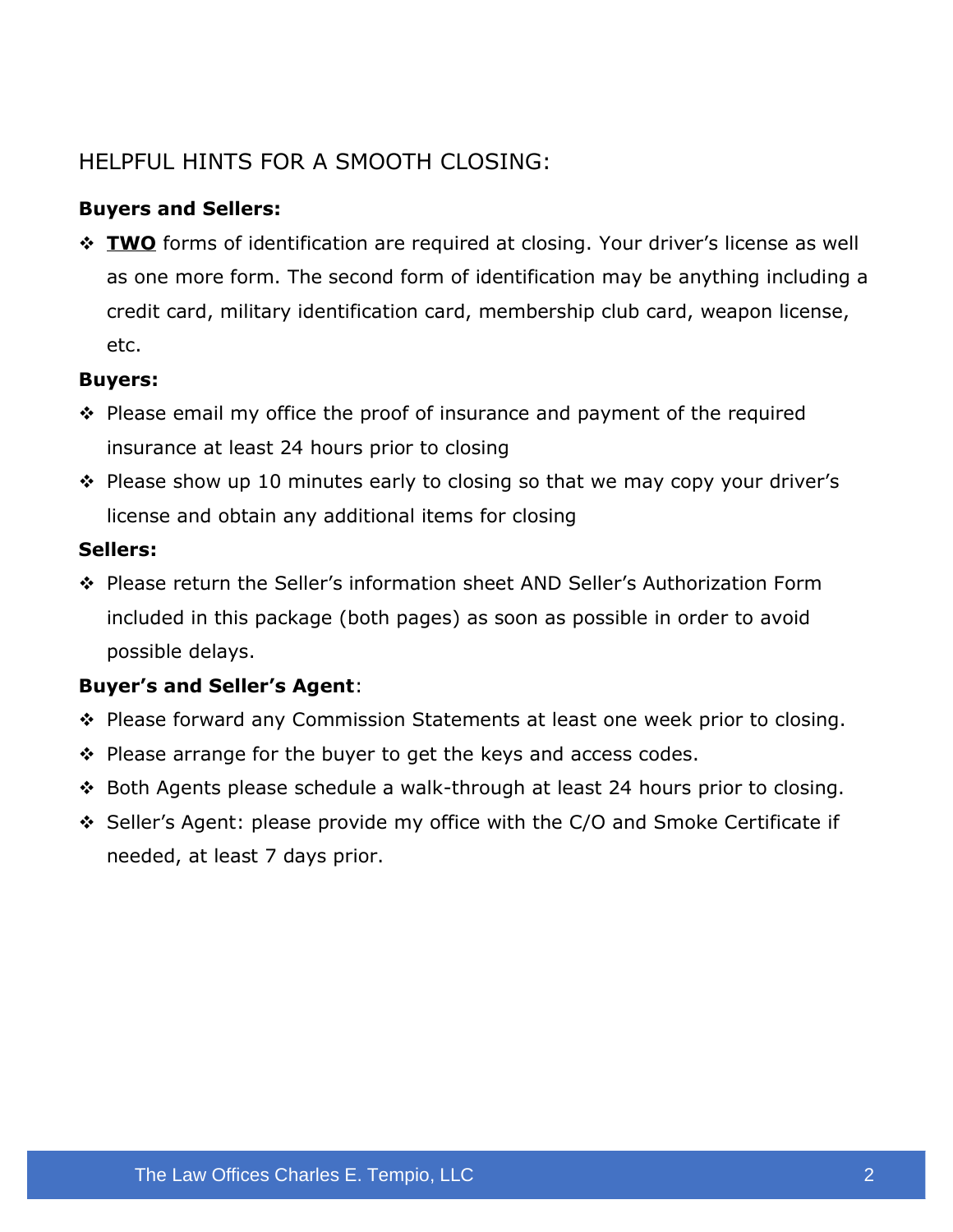CONTACT INFORMATION:

Charles E. Tempio LLC 1401 Valley Road, Suite 207 Wayne, New Jersey 07470

Tel: (862) 221-9291 Fax: (862) 221-9293 E-mail: [cet@tempiolaw.com](mailto:cet@tempiolaw.com) Website: [tempiolaw.com](https://www.tempiolaw.com/)

Title Requests may be emailed directly to your title company

Loan documents should be emailed to the title company unless my office is acting as settlement agent.

Post-closing requests may be sent to [realestate@tempiolaw.com](mailto:realestate@tempiolaw.com)

#### **The most efficient way to contact our office is by email so that we may track any request.**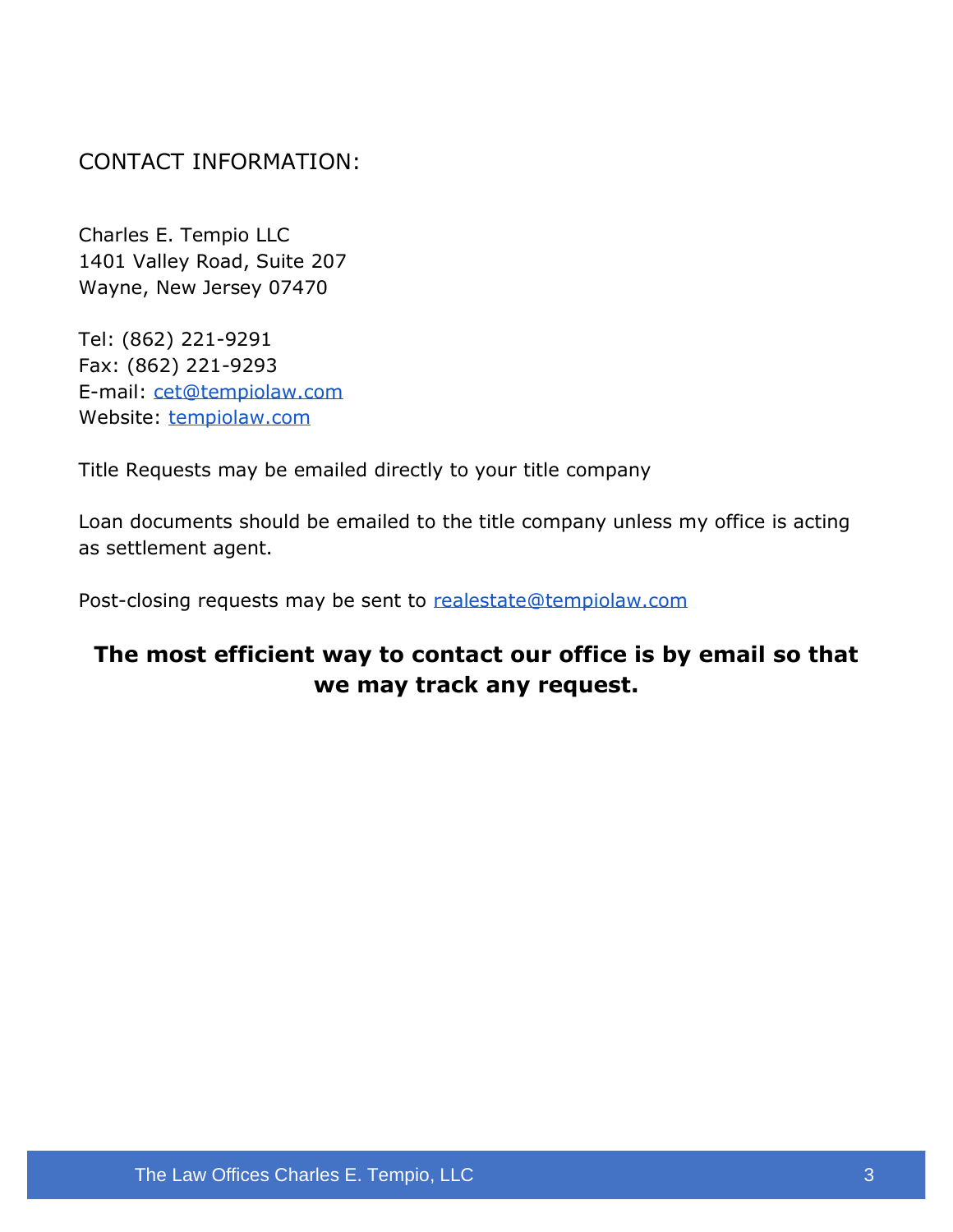#### SENDING MONEY TO FUND YOUR TRANSACTION

AMOUNTS REQUIRED FOR CLOSING: All closing funds can be paid by wire or certified cashier check.

ACH'S: ACH transfers are NOT the same as wires and our firm will not accept them for any amount. ACH transfers are subject to federal laws that give the consumer 60 days to claim that a transfer is unauthorized; and if the consumer claims that a transfer was unauthorized, the funds will be immediately withdrawn from our account.

TIMING: Please allow 3-4 hours from the time you send your wire to the time it is received at our office. If your closing is before noon, please send your wire before 2 pm the previous day. If the wire has not been received in our office by the time in closing, we will not be able to disburse funds and "officially" close.

\*PLEASE NOTE\*: When submitting your funds for wire, we strongly encourage you to NOT LEAVE YOUR BANKING CENTER until you have been provided a Federal Reference Number. This number usually begins with some variation of the date and is a 16-20-digit number.

#### **Wiring Instructions**

Receiving Bank Columbia Bank Receiving Bank ABA# 221271935 Beneficiary's Name Law Office of Charles E. Tempio Beneficiary's Account# xxxxxx2422

Please contact the Wire Department at Columbia Bank with any questions about your wire. Please confirm my firm's information prior to sending a wire.

| Columbia Bank           | Charles E. Tempio Address:  |
|-------------------------|-----------------------------|
| l 122 Berdan Ave        | 1401 Valley Road, Suite 207 |
| Wayne, New Jersey 07470 | Wayne, New Jersey 07470     |

\*Reference sender's name and property address\*

\*OUR FIRM DOES NOT accept changes or modifications to these instructions, by email or otherwise, without verbal confirmation from this office: (862) 221-9291\* SELLER'S TRANSACTION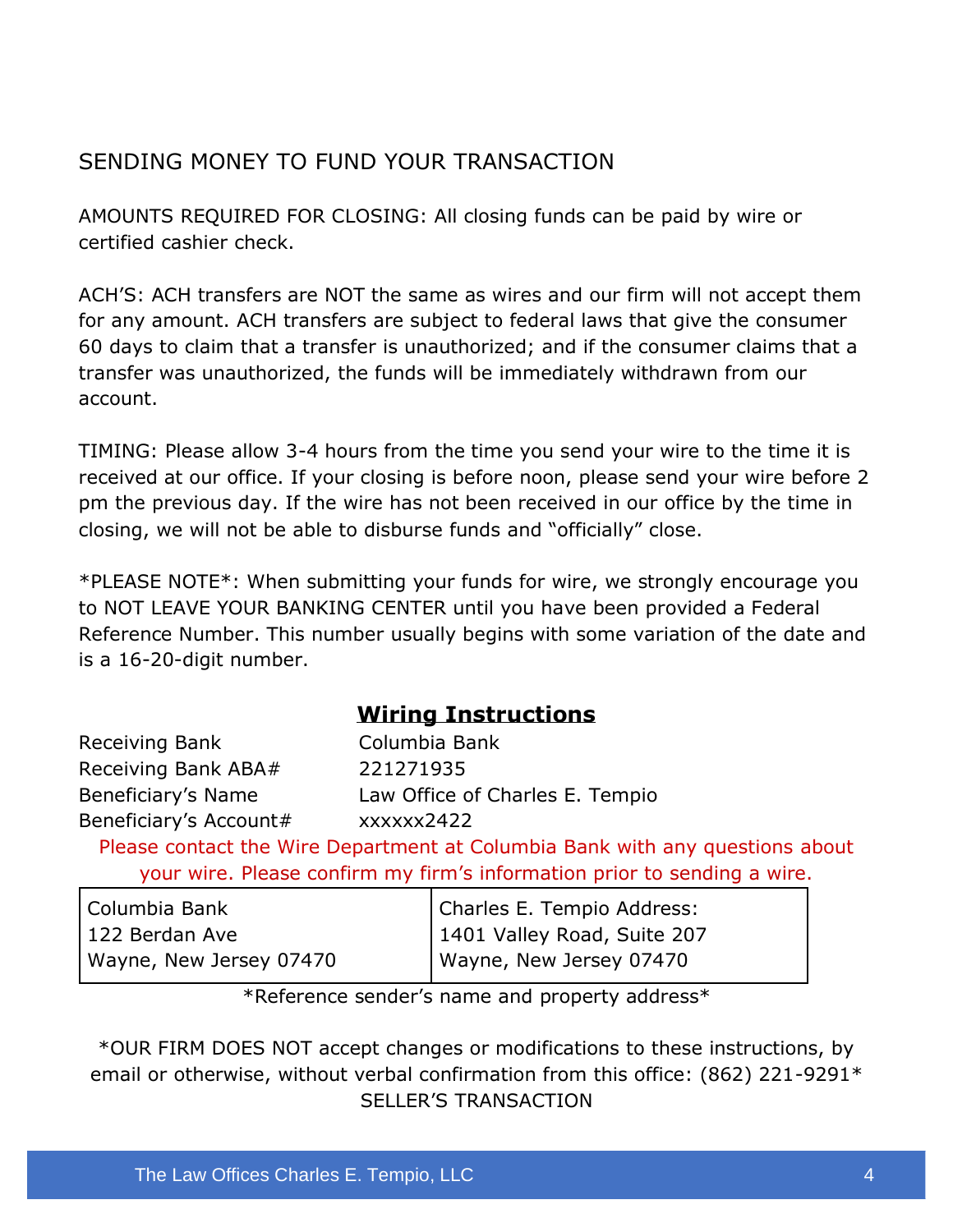YOUR PROCEEDS

If you would prefer our firm to wire your proceeds please let us know *BEFORE* closing.

**The fee for this service is \$30.00.**

Please fill out your wiring instructions below and forward it to [realestate@tempiolaw.com](mailto:realestate@tempiolaw.com)

\_\_\_\_\_\_\_\_\_\_\_\_\_\_\_\_\_\_\_\_\_\_\_\_\_\_\_\_\_\_\_\_\_\_\_\_\_\_\_\_\_\_\_\_\_\_\_\_\_\_

PROPERTY ADDRESS:

EXACT NAMES AS SHOWN ON BANK ACCOUNT:

\_\_\_\_\_\_\_\_\_\_\_\_\_\_\_\_\_\_\_\_\_\_\_\_\_\_\_\_\_\_\_\_\_ \_\_\_\_\_\_\_\_\_\_\_\_\_\_\_\_\_\_\_\_\_\_\_\_\_\_\_\_\_\_\_\_\_ \_\_\_\_\_\_\_\_\_\_\_\_\_\_\_\_\_\_\_\_\_\_\_\_\_\_\_\_\_\_\_\_\_

\_\_\_\_\_\_\_\_\_\_\_\_\_\_\_\_\_\_\_\_\_\_\_\_\_\_\_\_\_\_\_\_\_ \_\_\_\_\_\_\_\_\_\_\_\_\_\_\_\_\_\_\_\_\_\_\_\_\_\_\_\_\_\_\_\_\_ \_\_\_\_\_\_\_\_\_\_\_\_\_\_\_\_\_\_\_\_\_\_\_\_\_\_\_\_\_\_\_\_\_

NAME AND ADDRESS OF BANK FUNDS WILL BE REMITTED TO:

\_\_\_\_\_\_\_\_\_\_\_\_\_\_\_\_\_\_\_\_\_\_\_\_\_\_\_\_\_\_\_\_\_\_\_\_\_\_\_\_\_\_\_\_\_\_\_\_\_\_\_

ABA ROUTING NUMBER FOR BANK: \_\_\_\_\_\_ \*PLEASE CONTACT YOUR BANK TO CONFIRM THIS INFORMATION, IT IS NOT ALWAYS THE SAME NUMBER AS SHOWN ON CHECKS AND/OR DEPOSIT SLIPS\*

ACCOUNT NUMBER:

I request and authorize Charles E. Tempio to wire the proceeds from the sale of the property listed above. I have confirmed the information provided above to be correct.

(All sellers must sign.)

| Date: |  |  |  |  |
|-------|--|--|--|--|
|       |  |  |  |  |

| $\mathbf{v}$<br>↗ |  |  |  |
|-------------------|--|--|--|
| $\checkmark$<br>, |  |  |  |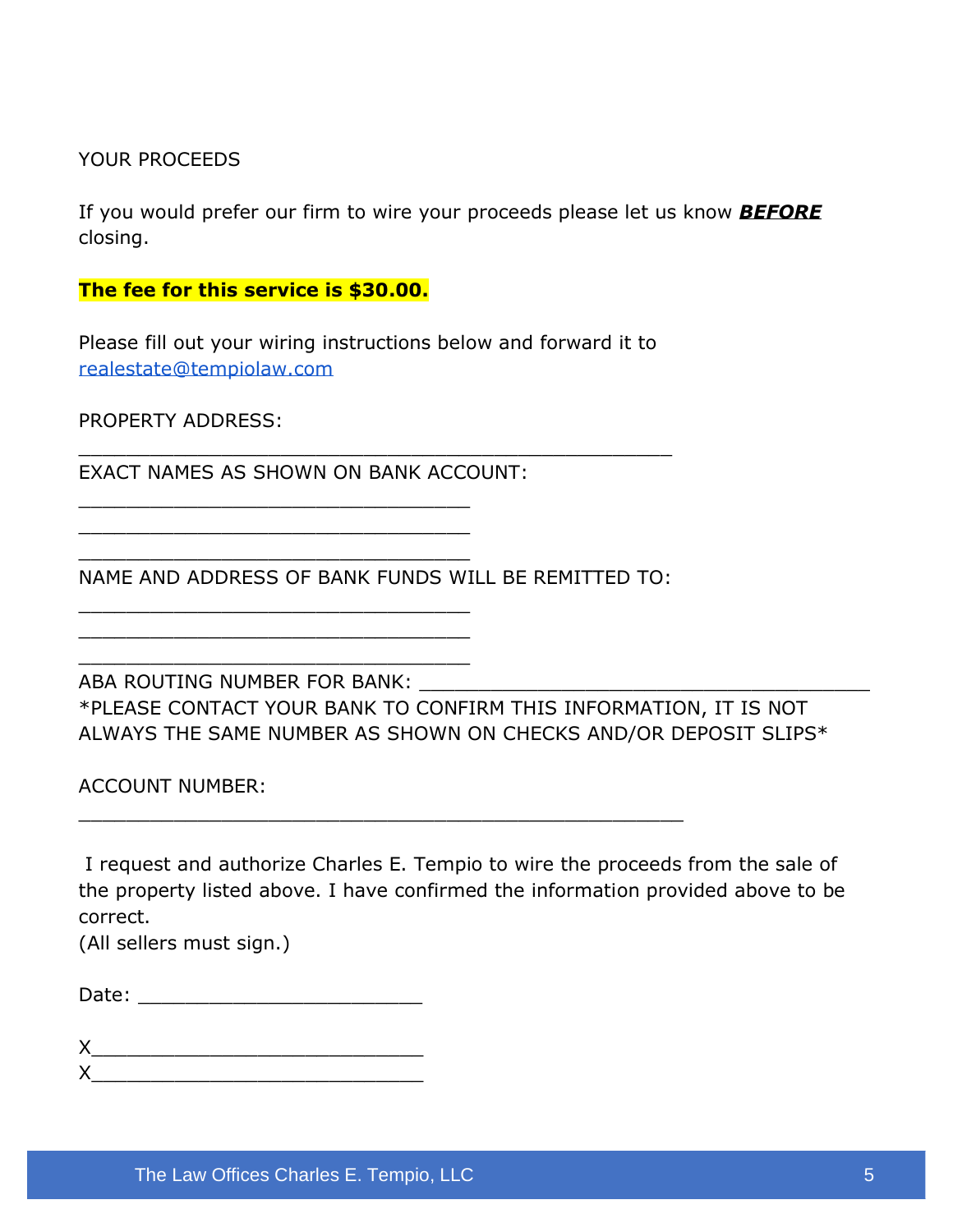#### OUR ATTORNEY FEES

*The buyer pays the fees unless otherwise noted.*

Attorney Fees:

- \$1,200.00 for Buyers
- \$1,000.00 for Sellers

We work with all title companies in Northern New Jersey. Please note that title changes, settlement fees, real estate transfer taxes, real estate commission, and other expenses are NOT included in your legal fees.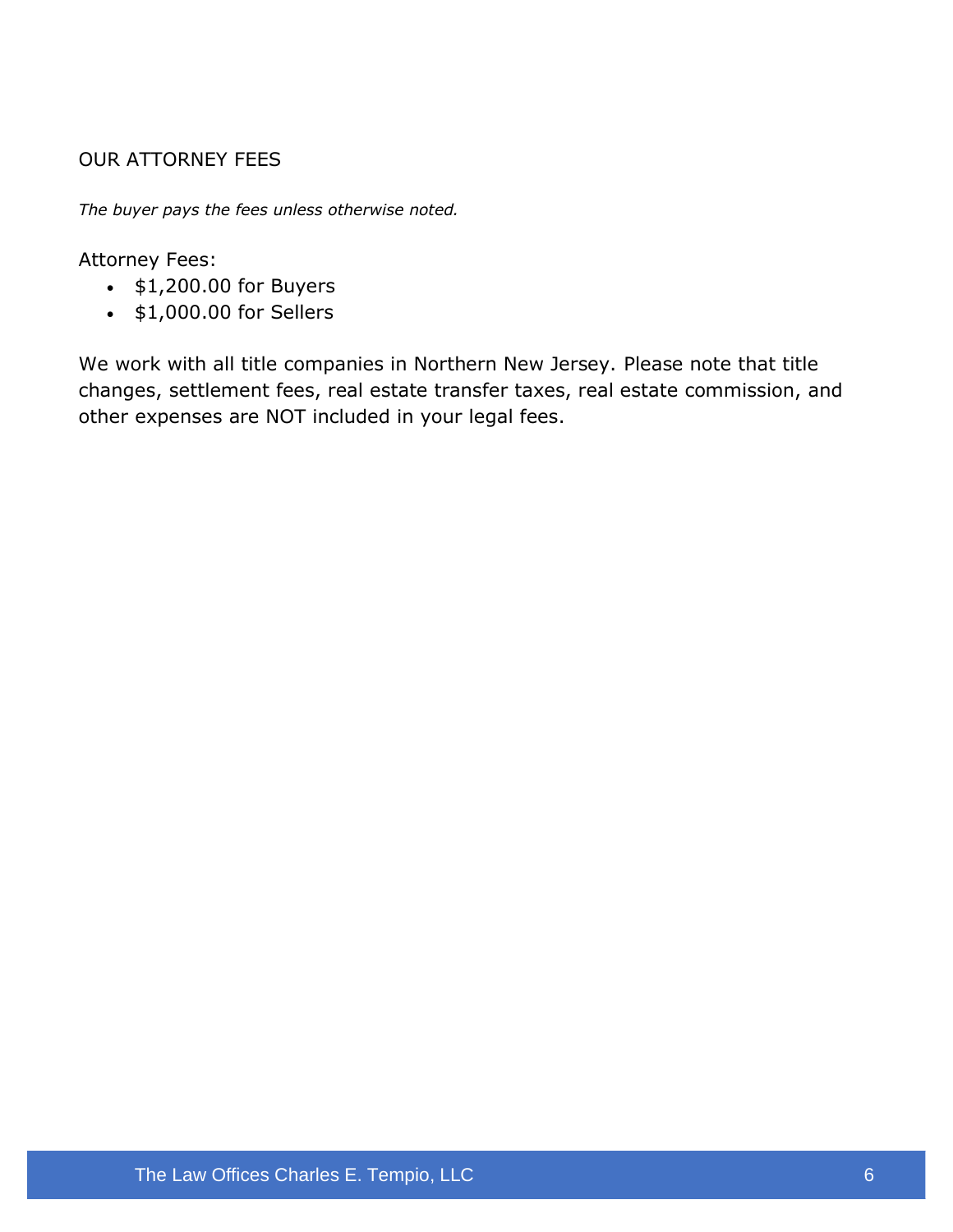Please confirm with our office the date, time, and location of the closing 7 days and 24 hours in advance.

Please do not plan vacations the week before or after your closing date.

### IF YOU ARE UNABLE TO ATTEND THE CLOSING, PLEASE NOTIFY OUR OFFICE IMMEDIATELY.

If you are the buyer, please note that most banks will not authorize you to close with Power of Attorney.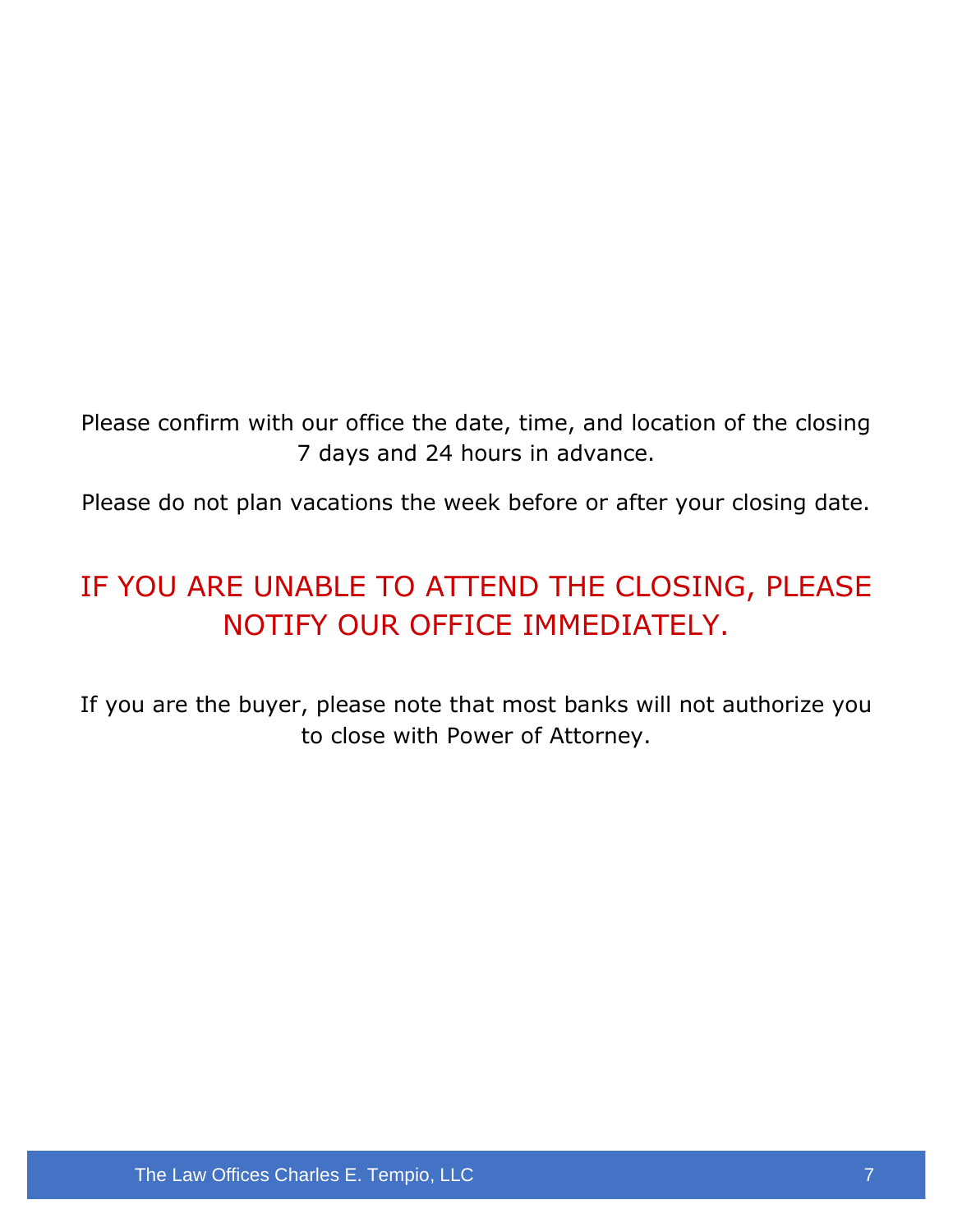#### SELLER INFORMATION FORM

| Date: ____________________________                                               |  | File Number: ______________________ |  |
|----------------------------------------------------------------------------------|--|-------------------------------------|--|
| Listing Agent: _______________________                                           |  |                                     |  |
|                                                                                  |  |                                     |  |
| Estimated Closing Date: ____________                                             |  |                                     |  |
|                                                                                  |  |                                     |  |
|                                                                                  |  |                                     |  |
|                                                                                  |  |                                     |  |
| Please complete the information below to the best of your knowledge:             |  |                                     |  |
| Are there any Owners/Sellers deceased?                                           |  | ________ yes _______ no             |  |
| Are the Sellers residents of New Jersey?                                         |  | ______ yes ______ no                |  |
| Is the property being sold the Sellers primary residence? _____ yes _____ no     |  |                                     |  |
| Forwarding Address for the                                                       |  |                                     |  |
|                                                                                  |  |                                     |  |
|                                                                                  |  |                                     |  |
|                                                                                  |  |                                     |  |
|                                                                                  |  |                                     |  |
|                                                                                  |  |                                     |  |
| Is the property subject to any Homeowner's Association Fees? ______ yes _____ no |  |                                     |  |
| Contact Person: ________________________                                         |  |                                     |  |
| Phone Number: _______________________                                            |  |                                     |  |
|                                                                                  |  |                                     |  |
| Dues: \$                                                                         |  |                                     |  |

**Please fax this completed form (ALONG WITH THE SELLER AUTHORIZATION FORM) to us as soon as possible at (862) 221-9293 or email to [realestate@tempiolaw.com.](mailto:realestate@tempiolaw.com) This will help us close on the transaction in a timely manner, thank you!**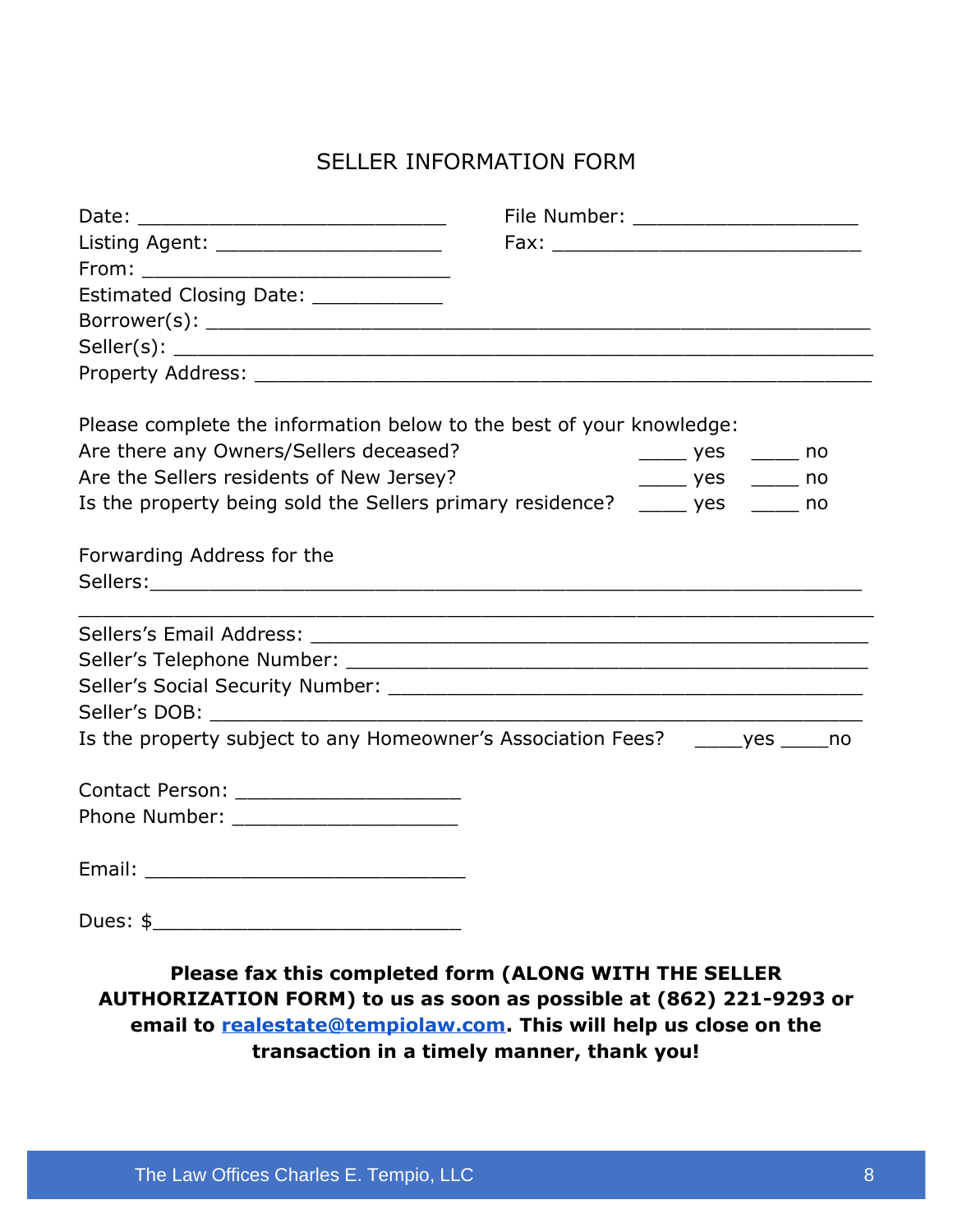#### SELLER PAYOFF AUTHORIZATION FORM

| File Number: ________________________                                    | Listing Agent: ______________________                                                |
|--------------------------------------------------------------------------|--------------------------------------------------------------------------------------|
| Date: _________________________________                                  | $Fax: \_$                                                                            |
| Est. Closing Date: _____________________                                 |                                                                                      |
|                                                                          |                                                                                      |
|                                                                          |                                                                                      |
|                                                                          |                                                                                      |
|                                                                          |                                                                                      |
|                                                                          |                                                                                      |
|                                                                          |                                                                                      |
|                                                                          |                                                                                      |
|                                                                          |                                                                                      |
|                                                                          |                                                                                      |
| Tax Collector: Block________________                                     | Lot___________________                                                               |
| regarding the above-referenced mortgage/equity line, including a payoff. | I/We authorize the Law Office of Charles E. Tempio, LLC to obtain any information    |
| Seller Signature 1                                                       | <u> 1989 - Johann Barbara, margaret eta idazlea (h. 1989).</u><br>Seller Signature 2 |

**Please fax this completed form (ALONG WITH THE SELLER AUTHORIZATION FORM) to us as soon as possible at (862) 221-9293 or email to [realestate@tempiolaw.com.](mailto:realestate@tempiolaw.com) This will help us close on the transaction in a timely manner, thank you!**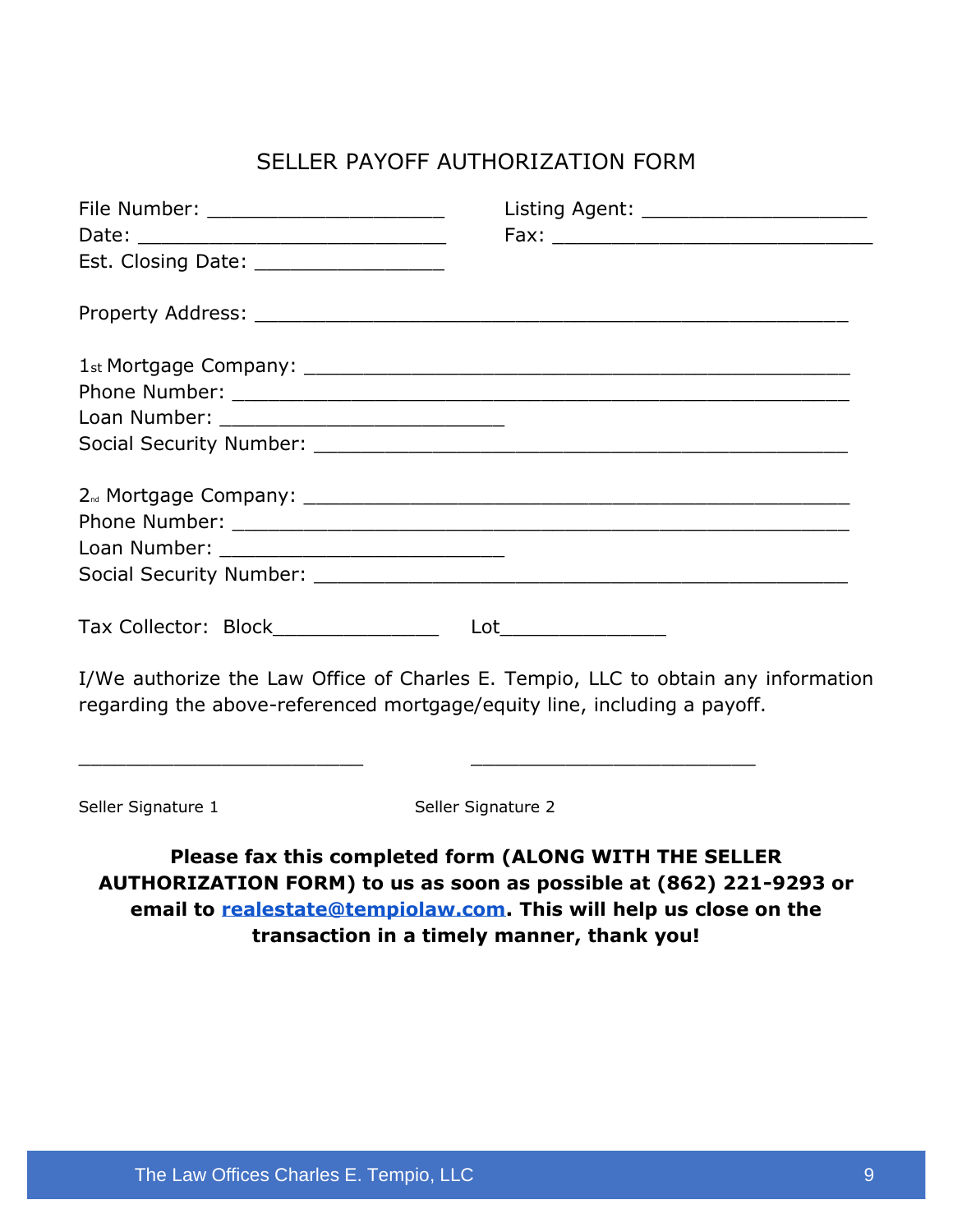#### CLOSING CHECKLIST FOR SELLERS

Prior to closing, we will need from you:

- $\circ$  Names of all parties on the title to the property
- o Homeowners Association contact information, including contact name, address and a telephone number
- o All payoff information, including contact information for each loan, and the completed Seller Authorization Form and Seller Information Form
- $\circ$  Copies of invoices for any repairs that are to be paid [by our firm] at Closing or if a concession is being exchanged that must be memorialized by way of by way of fully executed addendum.
- o Your forwarding address, Social Security number, telephone number and date of birth.
- o Copies of any relevant Wills, Trusts, Powers of Attorney, or Corporate Documents related to the Seller; including a Certification of Incorporation, Tax ID letter from IRS, and a Certificate of Good-**Standing**

Please Bring to your Closing:

- o Photo I.D. for all parties on Title (Please Note: the name on the I.D. must match the name on the Title to the Property)
- o Original Green card, Certificate of Occupancy, and Fire Certificate if applicable
- o Keys and/or garage door openers to the property
- o If a Power of Attorney is to be used and has been prepared or approved by our Office, the Original executed Power of Attorney (Please Note: the original Power of Attorney must be retained by the Law Office of Charles E. Tempio after the Closing to be recorded on the Deed Records)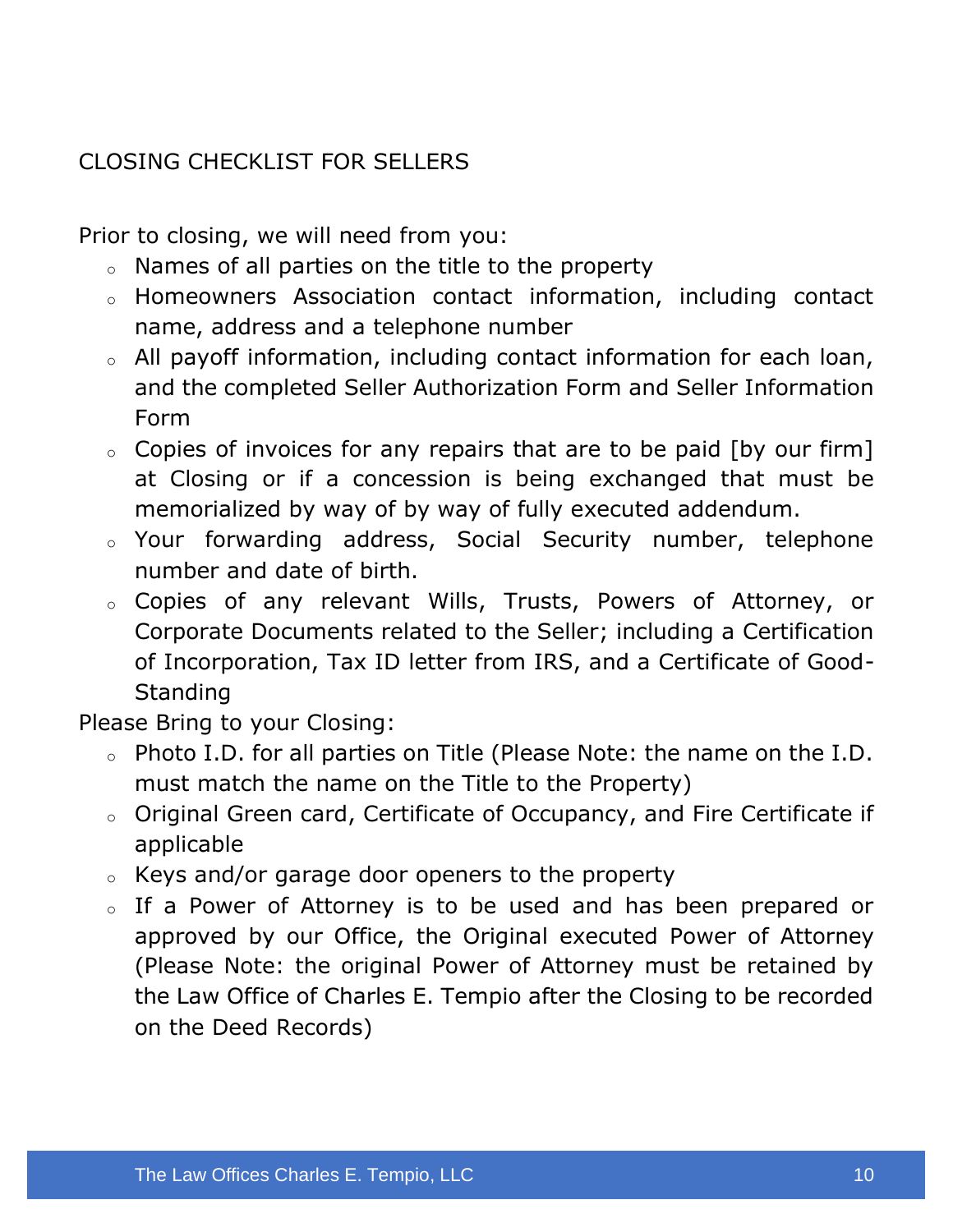#### CLOSING CHECKLIST FOR BUYERS

- o Please provide my office with a copy of the accepted offer (contract) and preapproved title.
- o Please provide my office with a copy of earnest money deposit sent to the seller's attorney's trust account.
- o After conclusion of attorney review, please order a home inspection.
- o Please complete loan application to obtain a loan commitment.
- o Please provide my office with proof of insurance 24 hours prior to closing.
- o Provide my office with any additional funds needed to close 24 hours in advance of closing.
- o Schedule a walkthrough 24 hours in advance of closing.
- o Please bring two forms of ID to closing.